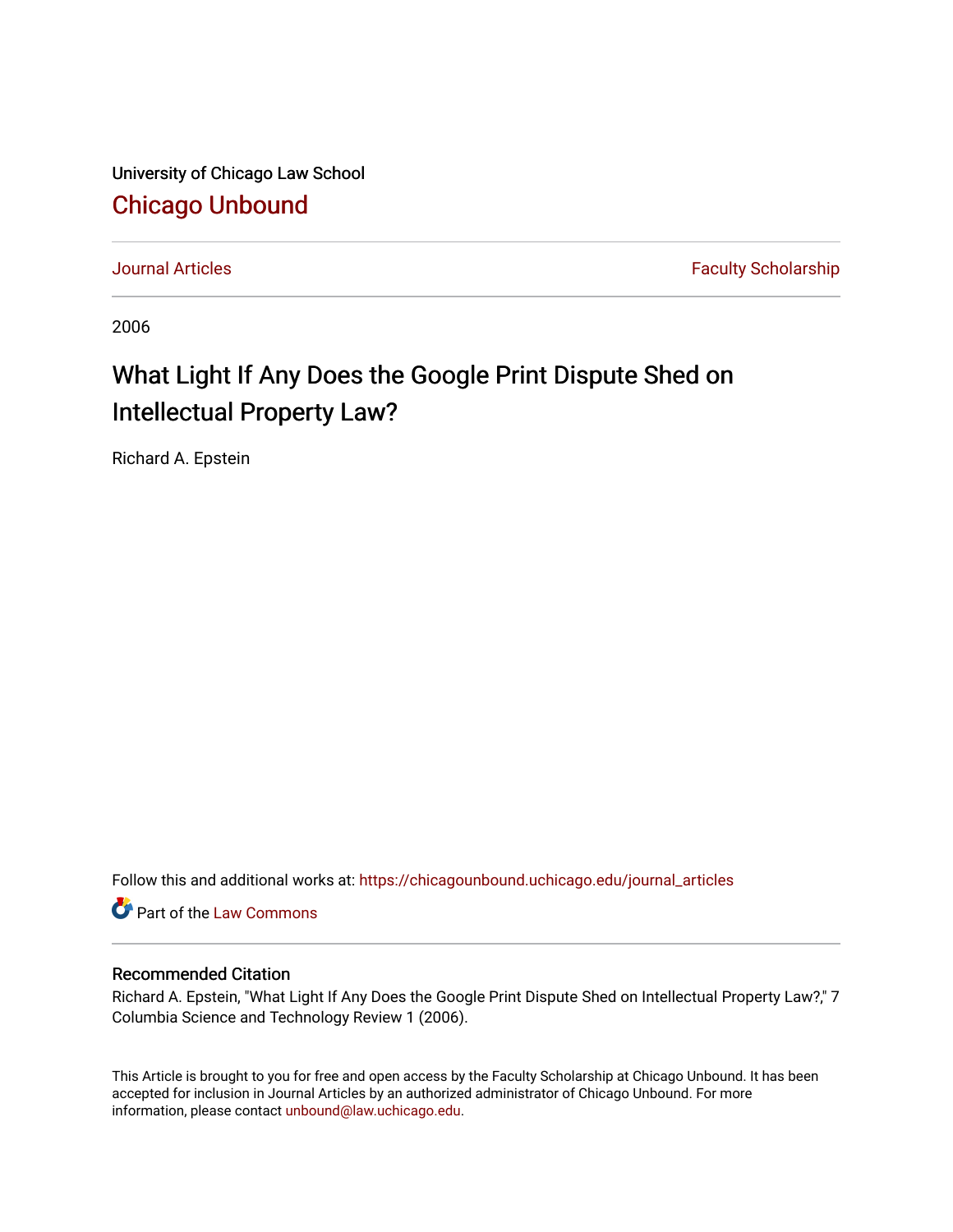*The Columbia*  SCIENCE AND TECHNOLOGY LAW REVIEW

www.stlr.org

## WHAT LIGHT IF ANY DOES THE GOOGLE PRINT DISPUTE SHED ON INTELLECTUAL PROPERTY LAW?

Professor Richard A. Epstein\*

A Lecture given as part of The Henry Schneider Speaker Series Columbia Law School, January 23, 2006

As on so many other issues, I come to the question of Google Print — known in polite company as the Google Library Project — as an outsider. I had little knowledge of the particulars of its operation, until I received a cram course on the subject from Michael Heller's short introductory summary on the details of its operation and its connection to the general law of property rights. Fortunately, now that I have had time to take his remarks into account, I am relieved to report that what I had planned to say in many ways emerges unscathed.

In looking at this topic, I originally thought that I would focus largely on the question of fair use to sort out the Google dispute, given its centrality to the present litigation. That defense may determine whether the company succeeds or fails in litigation, an issue which I think is really very much open to doubt. But on reflection fair use is only one of a cluster of related issues that the Google project raises. The first issue asks whether or not the various opt-out programs that Google creates are sufficient to create consent to the project, which would obviate the need to consider the fair use defense at all. Yet once the consent issue is injected into any discussion, the discussion will quickly turn to the structure of property rights more generally. One small dispute therefore covers many corners of the intellectual property universe.

This last observation ties in with Michael's previous remark in his introduction, where he notes that I "prefer to be called a classical liberal rather than a libertarian."<sup>1</sup> Now why should the choice of label matter, when to most people the gossamer distinction is asserted between two

<sup>\*</sup> Richard A. Epstein, the James Parker Hall Distinguished Service Professor at the University of Chicago, is the Peter and Kirsten Bedford Senior Fellow at the Hoover Institution. He spent the 1977–78 year as a fellow at the Center for Advanced Studies in the Behavioral Sciences at Stanford University. He has been a senior fellow at the MacLean Center for Clinical Medical Ethics since 1984 and was elected a fellow of the American Academy of Arts and Sciences in 1985. He has been a Hoover fellow since 2000. My thanks to Brian Perez-Daple for his helpful research assistance in the revision of this article.

<sup>&</sup>lt;sup>1</sup> Wikipedia's entry on Richard Epstein, http://en.wikipedia.org/wiki/Richard\_Epstein ("Epstein is known for his cheerful, talkative manner as well as his confident views. He prefers to be identified as a classical liberal rather than as a libertarian.").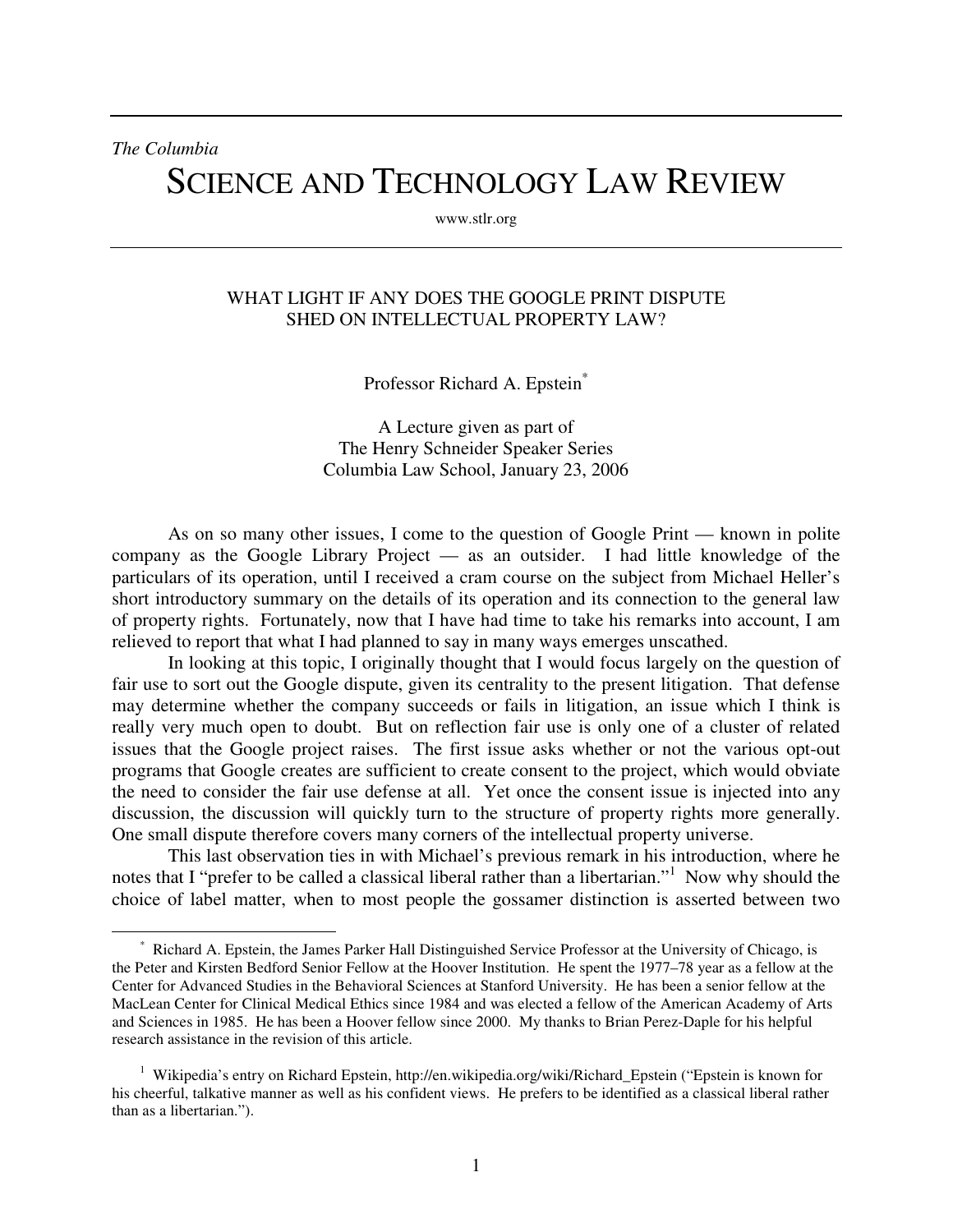positions that share the common fault of being both too dismissive of state power? Yet for me that difference in approach really matters. The strong libertarian holds up the primacy of property rights and thinks that they are properly subject to transmission or loss in only two ways. First, if you have committed a wrong, you have to sacrifice your property in order to compensate the person whom you have wronged. Second, if you part with your property in a voluntary transaction, you cannot complain of the loss to which you have consented ex ante. The classical liberal accepts these two positions, but adds to them a third: property may be taken by state coercion, or with the benefit of state approval, so long as it is conditioned on the receipt of compensation which may be in either cash or kind, and which leaves the party coerced better off than before he was subjected to the use of state power. It is this last position that legitimates the taxation or the eminent domain power.

In the world of intellectual property in general, and in the world of copyright in particular, these forced exchanges sanctioned by the state play a large part, particularly in connection with the area of fair use. The rise of that doctrine is a testament that we can identify certain kinds of settings in which voluntary transactions do not work well, so that it is necessary for the state to institutionalize limited rules that allow private individuals to take and to use for their own purposes intellectual property that is owned and controlled by others. If I were a pure libertarian, this lecture would be very short, because the doctrine of fair use would fall outside the first two heads of the commission of the wrong, or the performance of a promise. But as a classical liberal I have to investigate whether the fair use defense may be made out at all. An absolutist conception of property rights would end the discussion.

To start the analysis, let us go back to where Michael left off in his description of the Google Print initiative. The world contains a huge amount of information, and there is a great desire to organize it for the benefit of all human beings. Many times people are now so enamored of information that they start to anthropomorphize it. They say, for example, that information wants to be free, as if somehow it is held in shackles and is trying desperately to get out in an extreme exercise of its own will. Of course, if you deal with the law of trade secrets, which is a key part of intellectual property, you will quickly discover that information also wants to remain confidential in many contexts. The only way to reach sound results is to get rid of the "want" verb in order to ask a more structural question. Under what circumstances ought information be freely available, and under what circumstances ought it be restricted? We would have a short discussion if we concluded that the system of strong contract or property rights was perfectly ideal for all forms of information, or, alternatively, that it was utterly inappropriate for all forms of information. At that juncture, we could opt for complete privatization on the one hand, or for pure public domain status on the other. But the reason why this area is so difficult is that we in fact all intuitively gravitate toward mixed solutions. The source of our disagreements is exactly *which* mixed solutions get us closest to the ideal conclusion.

Google Print, in effect, presents the happy situation in which massive technological improvements now permit us to create machine readable copies of virtually everything in print, so that search can be reduced to typing in the key word or phrase in order to identify the relevant texts. You do not have to read a text from beginning to end to find the exact place where they were talking about the International House of Pancakes. You type in the words "International House of Pancakes" or "IHOP" and there it is. It is a tremendous assist in access to knowledge. So Google Print took a group of libraries — including Oxford, Harvard, Michigan, and the New York Public Library (but it really does not matter which they are) — and made this proposal: it will take all sources in each library and convert it into machine readable form so that it is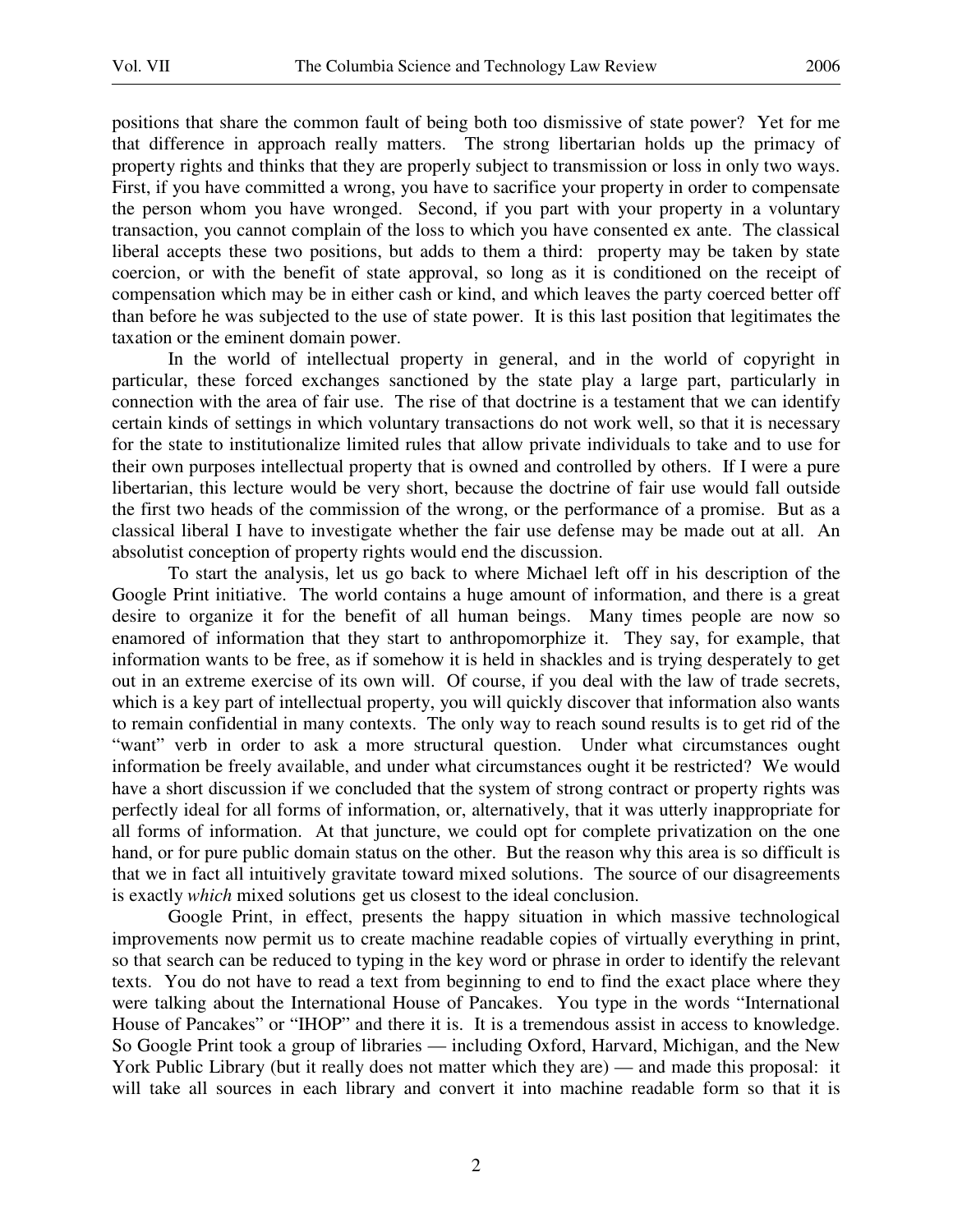accessible online. Then, once Google has made the master copy, it will let users gain access to snippets that show a couple of instances of the designated term surrounded by a short passage that places it in context.

 How does this use of the material of others square itself with the commands and prohibitions of copyright law? There are two parts to the analysis. The first is the classical libertarian analysis of property rights subject to an override by consent. The second is the mushier and more difficult area of fair use that plumbs the logic of forced exchanges. Then, to make matters a little more difficult than they otherwise might have been, Google deftly proposed that that if rights holders want to opt out of the program, all they have to do is give notice to Google, which will no longer include their works in its data base.

 So why then are the publishers and authors now suing given that this opt-out provision has been made available to them? Because all opt-outs are not created equal. The problem would have been solved if the opt-out had simply required Harper & Rowe to send a letter saying that all its titles still under copyright protection are excluded forthwith from Google Print. At that particular point the whole imbroglio would end. But what Google has stated is this: the authors and publishers who want to opt out from our particular system have to go through an additional hoop, by specifying with some degree of particularity the name of the book, its various identification numbers, and dates of publication. So what Google would like authors and publishers to do, at their expense but for its benefit, is to prepare a list that will cost it xthousand-dollars in order to escape its clutches. Google does not own the copyrights, so why is it in a position to dictate what goes on? And if it may do so, then why not any rival business that hopes to enter the same market niche with its own set of opt-outs?

 I am not entirely happy with Google's clever strategy which treats the decision not to opt out as though it were a form of consent. The issue here has precedents outside the modern law of copyright as one of the chestnuts of contract law. Years ago, for example, I was involved as an expert witness in a difficult dispute over the use of negative options in the cable TV business. The analysis there started with the simplest hypothetical: somebody delivers a magazine to your doorstep and says if you don't like it you can return it, and if you don't return it the owner will treat it as though it has been sold, and send you a bill. The prompt reply is that this tactic fails if pressed into service to create initial relationships between strangers, because the autonomy principle means that no one can give you the choice between A and B, where either alternative leaves you worse off than you were before, that is, under the status quo ante. The only way to stop these strategies is to allow you to read the magazine at your free will and pleasure, and not pay them a dime. The reason for this hard-line approach is not to offer the ultimate in fairness and equity. Rather, the rule is adopted because it serves a useful forcing function. Once people know that they are worse off with this strategy than with procuring consent, they will no longer seek to circumvent the rule with strangers. The severe sanctions force potential wrongdoers to walk the straight and narrow, by using voluntary channels for marketing standard products.

 By the same token, it is risky to dismiss this opt-out approach in all cases. Thus the same common law that looks askance at trapping strangers takes a different view toward opt-outs that arise during the course of continuing relationships. In these cases, the opt-outs are needed to prevent the disruption of ongoing commerce. To give the classic example: I am a credit card company; you borrow money from me. The credit card is now up for renewal, but the base interest rate is moving up by one point in response to shifts in underlying market rates of interest. What firms ordinarily do is use an opt-out contract so that the cardholder takes the increased rates unless he or she notifies the firm that the new terms are unacceptable, which they rarely are.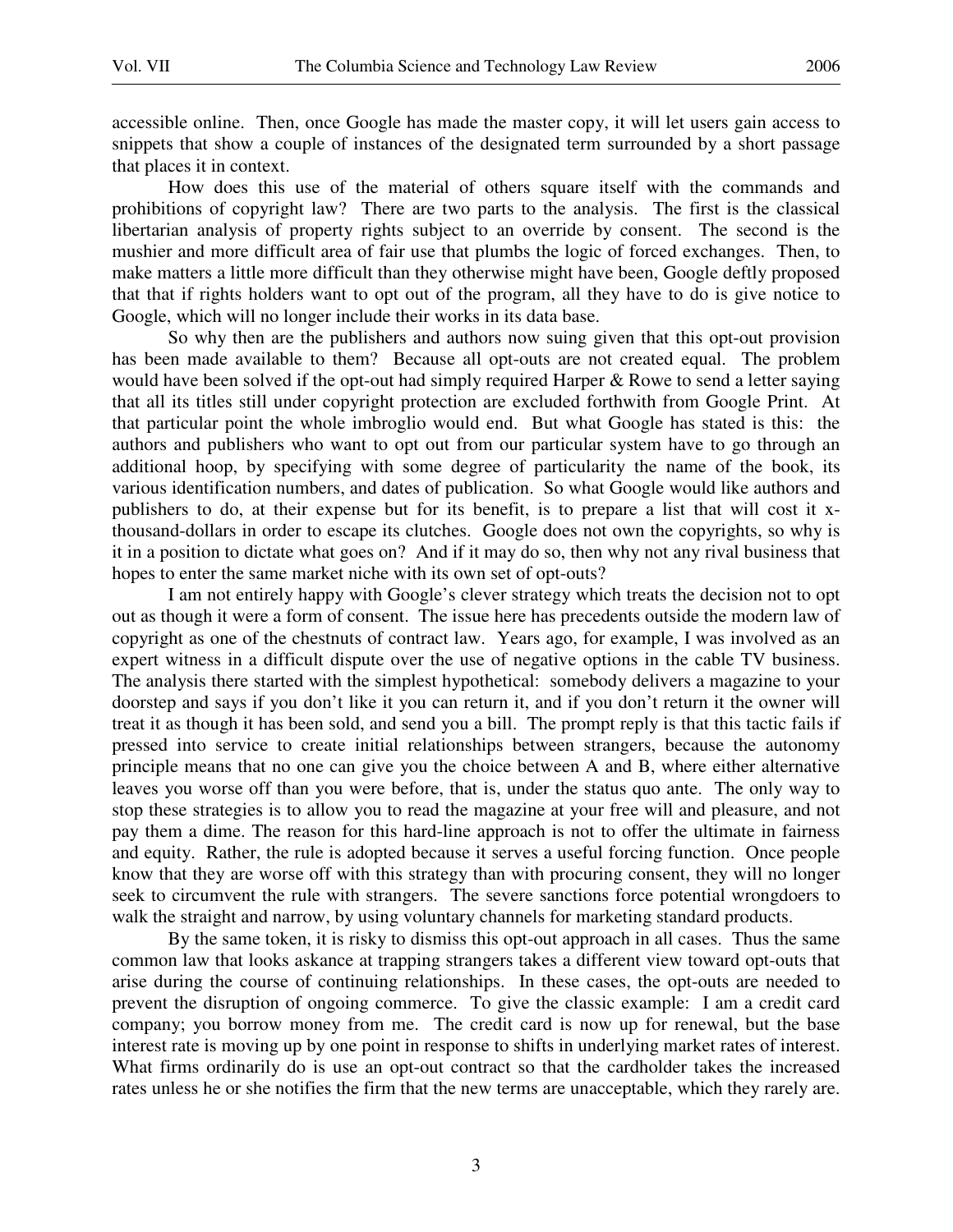The alternative is to find that all sorts of payments are blocked, with finance charges and confusion. Who needs the hassle? Why would anyone opt out when the competition is faced with the same cost pressures? The basic intuition in now is exactly the opposite of what it is in the stranger case: we believe that 99 percent of all cardholders want to have the renewal. The credit card company is not targeting a random portion of the population. It is looking at its current customers who know the drill. The prior relationship, which changes rates in accordance with some predetermined and well-known formula, allows the negative option to work. The optout rule minimizes transactions costs and stabilizes business relationships precisely because of the antecedent consent, which is of course not present with Google Print.

 The situation with my cable TV dispute did, however, generate real ire by offering existing customers new services on an opt-out basis. The prices were low, the opt-out was easy, and the popular resentment was so enormous that a groundswell of opposition led to legislation that stopped the practice, which would have died anyhow for marketing reasons. There turn out to be powerful differences between interest rate or price adjustments, and altered relationships. People are more touchy in practice than the typical economic analysis presupposes. And authors and publishers are in many instances more touchy than most. People want explicit choices even if they increase by some measurable amount the transaction costs needed to run the system. My own straight law and economics approach (which takes hold over me in weak moments) does not give sufficient weight to common psychological responses.

 That public response helps explain the complaint filed by the Association of American Publishers against Google in federal court.<sup>2</sup> Nowhere in the complaint do they actually mention the opt-out provision. They simply say that the Google copies are made without their consent. The bulk of the complaint then addresses the various class action issues of commonality and the like. For the publishers, ground zero is fair use.

 Before turning to fair use, however, it is important to understand how Google Print deals with a question that is now before the Supreme Court, which lies at the heart of recent disputes over the structure of intellectual property, including a spirited debate between myself and Eben Moglen in 2004 at Columbia, having to do with the now famous case of *Intel v. Hamidi*. 3 That case asked in a related context a disarming question. What does it mean to speak about an exclusive right? The copyright statute says that every person shall have an exclusive right to publish or to distribute certain kinds of works, meaning that they are the only ones who can engage in that activity.

 Suppose somebody turns out to violate that particular right. What is the remedy that the court will award? To the formalist, the answer is absolutely clear. If you are the person who has the sole right to do this specified activity, and can exclude everybody else from the production or redistribution of the material in question, the only relief that is symmetrical with the right that has been granted is injunctive relief, a court order that will stop the offender from further distribution or publication of the copyrighted material. This tough rule has exactly the same function as the no duty rule in the case of the unwanted magazines. By enjoining the activity, the copyright holder is able to prevent wrongdoers from bypassing voluntary transactions by way of license or purchase for the copyrighted material. Using injunctions, of course, does not remove the need for damages with respect to any previous unlawful activities. The copyright owner may

<sup>2</sup> Complaint, *McGraw-Hill Co., Inc. v. Google Inc.*, No. 05CV8881 (S.D.N.Y. Oct. 19, 2005).

<sup>3</sup> *Intel Corp. v. Hamidi*, 71 P.3d 296 (Cal. 2003).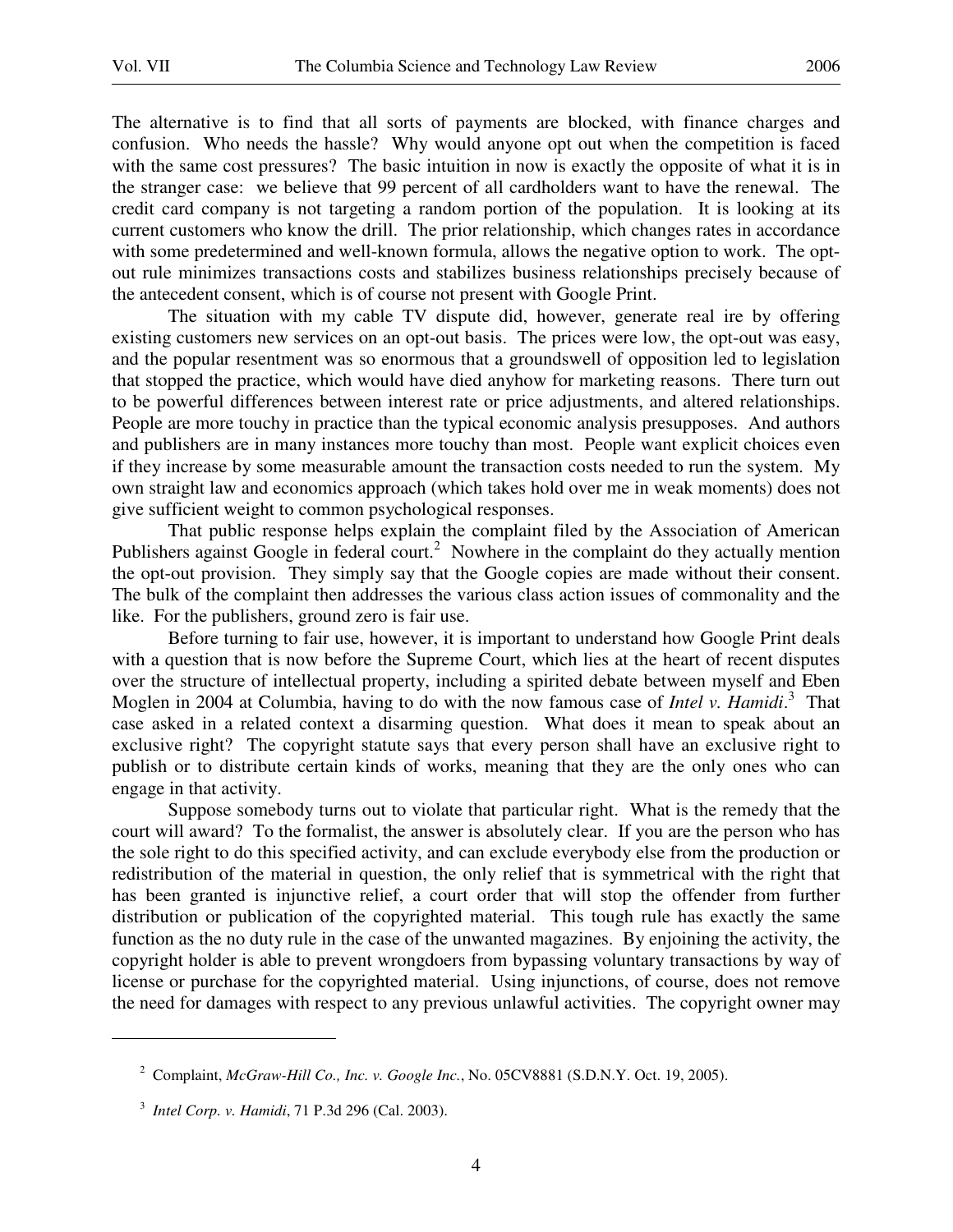$\overline{a}$ 

strip the infringer all of the profits gained from the violation or, alternatively, make good the copyright holder's loss. Ideally, a court should pick whichever number is higher, in order to remove any incentive for potential competitors to avoid doing business with the copyright holder.

*Cracks in the Absolute Property Wall.* At least as a first approximation, therefore, the basic structure of copyright law seems to favor the hard libertarian view that contract is the only proper way to acquire property rights that belong to another. Does that position actually prevail today? There are many cases in which the modernists in intellectual property law have come to the conclusion, which I think is erroneous, that this rule of absolute exclusion is not appropriate. In its place, they often argue courts should adopt some form of equitable balancing of a full array of public and private interests before granting injunctions.

 Let me just mention a couple of these particular cases. The first case, which is now before the Supreme Court, is *eBay v. MercExchange.<sup>4</sup>* The case involves patents, but the issue tracks that in copyright law. In its most dramatic form, *eBay* asks (although the opinions below are silent on the issue) whether certain "trolls" (who inhabit the patent world) are entitled to injunctions as a matter of course. The definition of a troll is always up for grabs. In some cases, the troll is someone with an invalid patent who seeks to strengthen his position by suing lots of parties, and then using the licenses that he acquires from some defendants (often on favorable rates to the alleged infringer) as evidence of the patent validity in suits against other parties.

In the *eBay* situation, however, the patent was adjudged valid and infringed, so in this context the troll language is directed solely to the question of remedial choice. One way to put the question is whether the injunction should be allowed only to people who practice the patent, or who license it actively, or who choose not use it in order to develop other more attractive, if substitute, forms of intellectual property in their portfolios. To my mind if that is what a troll is, then the nasty label is inappropriate. Licensing, for example, is just a perfect example of specialization. If I own a patent, I can decide whether to use it, or to sell it, or to license it. If I decide to take alternative number three to the exclusion of numbers one and two, I should be able to use that advantage. Presumably, I will get the highest maximum for my return. My activities will not generate any social distortions, because the only way that I can get high revenues by that particular strategy is to satisfy my customers by charging them less for the use of the patent than it is worth to them. So the proper exploitation of a patent should be left to the decision of its owner. We want judges to remember that the last useful job for the patent law is the creation of industrial policy. Our proper task is more modest: just enforce the property rights created by the system and let the industrial policy be designed by a vast array of decentralized actors. In this particular context, a legal system that denies discretion over the choice of remedies actually implements a kind of Hayekian principle of the unplanned economy by keeping the state far away from making strategic and investment decisions.

In *eBay* the Supreme Court is now being asked to relax this rule of injunctive relief in circumstances where the patent holder did not engage in any actions amounting to laches or estoppel, that is, the tardy assertion of rights, or the creation of an impression in alleged infringers that it is all right for them to practice the patent. I have no doubt that the law can, in extreme cases, relax any rule. A good classical liberal always recognizes necessity cases that soften the absolute nature of any property right. The most famous case, which I hope every law

<sup>4</sup> *MercExchange, LLC v. eBay, Inc.*, 401 F.3d 1323 (Fed. Cir. 2005), *cert. granted*, \_\_\_ U.S. \_\_\_, 126 S. Ct. 733 (U.S. Nov. 28, 2005) (No. 05-130).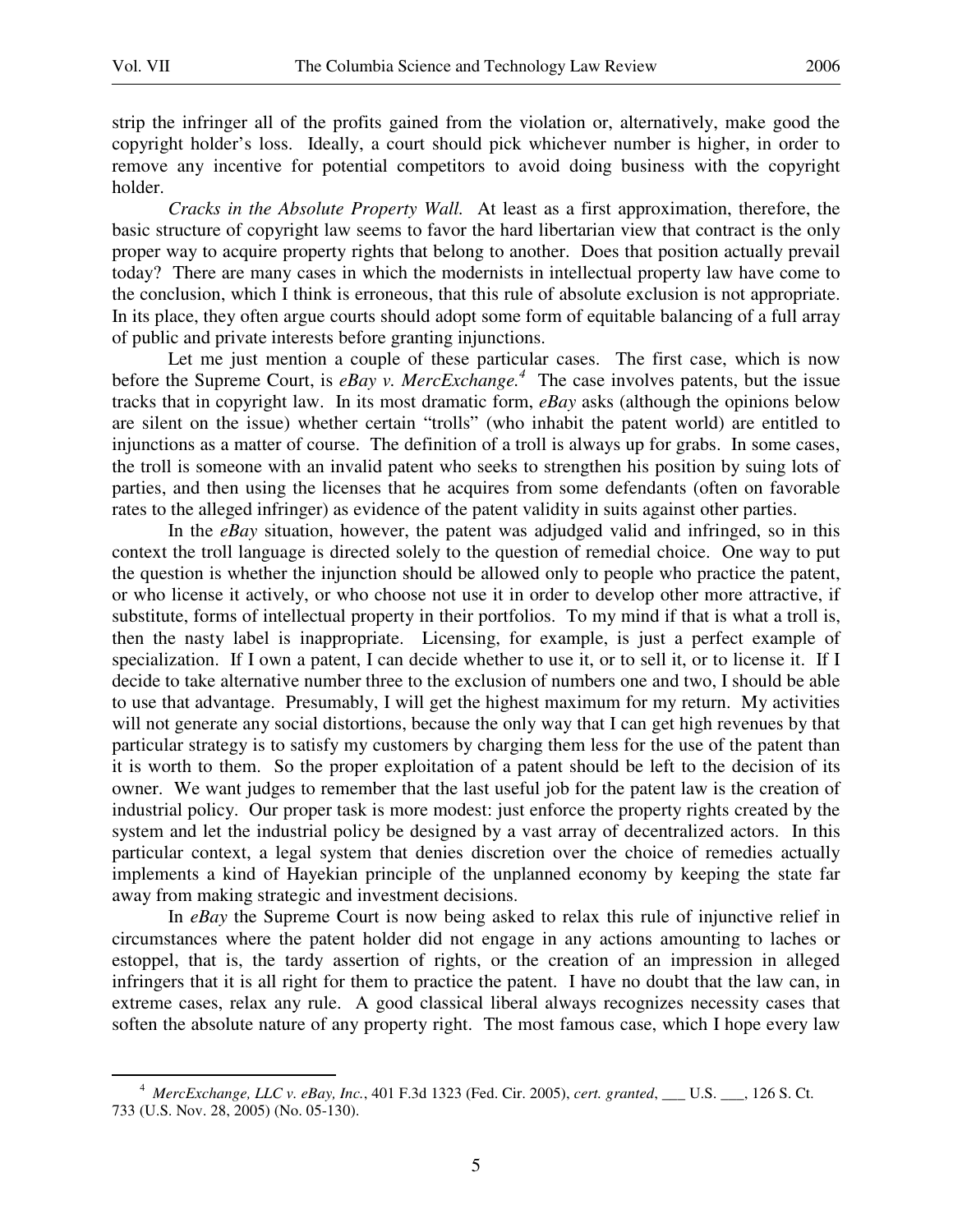$\overline{a}$ 

student is familiar with, is *Vincent v. Lake Erie*,<sup>5</sup> where the owner of a ship was said to be allowed to remain at somebody else's dock in order to save himself from imminent destruction, even though he was required to pay compensation afterward. The question in this context is far removed from situations of necessity, which might exist if some rare drug were needed to combat a deadly plague. Instead, the more humdrum issue in *eBay* is whether to treat damages after breach as the standard remedy. I think that this approach is wholly unsound. Let me explain why that is the case, and then relate the discussion back to Google Print.

 Our basic intuition is this: if there are just two people in the world, someone who owns a thing and someone who would like to own it, you may not care overmuch which way you assign the property rights. If the legal rule allows for the creation of a compulsory license through the payment of damages, the original owner can buy back that thing in a simple two party transaction. But in a world of property rights, patents are often assembled into complex portfolios. Now thousands of individuals and firms may in principle be allowed infringe at will on the patent and pay only damages, depending on the vagaries of the public interest standard. What sense is there to a world in which an inventor has to sue in thousands of cases to negotiate thousands of compulsory licenses under judicial supervision? Anybody who has ever looked at "simple" licensing agreements in all sorts of industries realizes that they are often very thick, complicated volumes. You do not know what the terms of those licenses are going to be in the abstract. They have to be negotiated out pretty much on a case-by-case basis. What happens is that if the courts start to allow compulsory licenses by giving damages as a remedy, they open up too many opportunities for strategic behavior, and thus obscure all the information about how markets and transactions ought to be structured through voluntary dealing. I think that one does not want to say that we would relax the rules of property rights to the extent that permanent damages or compulsory licenses become the remedy of choice. The great question that the Supreme Court is going to have to decide in this *MercExchange* case is where they wish to tweak the remedy of injunctive relief, if they wish to tweak them at all.

 It was interesting that in the appellate court, the Federal Circuit, the issue of injunctive relief was not even treated as a very difficult one on the facts of that case.<sup>6</sup> They spent three or four pages on it. Now it turns out that the law professors and everybody, including myself, is involved in one way or another in writing amicus briefs, because there is no doubt that it goes right to the fundamental structure of property rights, and is in my judgment probably the most important patent case to come along in many a year.<sup>7</sup>

 The second case, now before the Supreme Court that examines the role of absolute property rights is *eBay v. Bidder's Edge*. 8 The question there is whether or not one firm can send, without authorization, its various little spiders through somebody else's website in order to compute and gain information about the bids on various items up for sale. These intruders are called auction aggregators. Instead of just going to eBay, the auction aggregator allows you, the

<sup>5</sup> *Vincent v. Lake Erie Transp. Co.*, 124 N.W. 221 (Minn. 1910).

<sup>6</sup> *MercExchange, L.L.C. v. eBay, Inc.*, 401 F.3d 1323 (Fed.Cir. 2005).

<sup>7</sup> *See, e.g.*, Brief of Various Law & Economics Professors as Amici Curiae in Support of Respondent, *eBay, Inc. v. MercExchange, L.L.C.*, (U.S. filed March 10, 2006) (Richard A. Epstein, R. Polk Wagner, and E. Scott Kieff); Brief Amici Curiae of 35 Intellectual Property Professors in Support of the Petition for Certiorari, *eBay, Inc. v. MercExchange, L.L.C.*, (U.S. filed Sept. 26, 2005) (Mark A. Lemley).

<sup>8</sup> *eBay v. Bidder's Edge*, 100 F.Supp.2d 1058, *cert. granted*, \_\_\_ U.S. \_\_\_, 126 S. Ct. 733.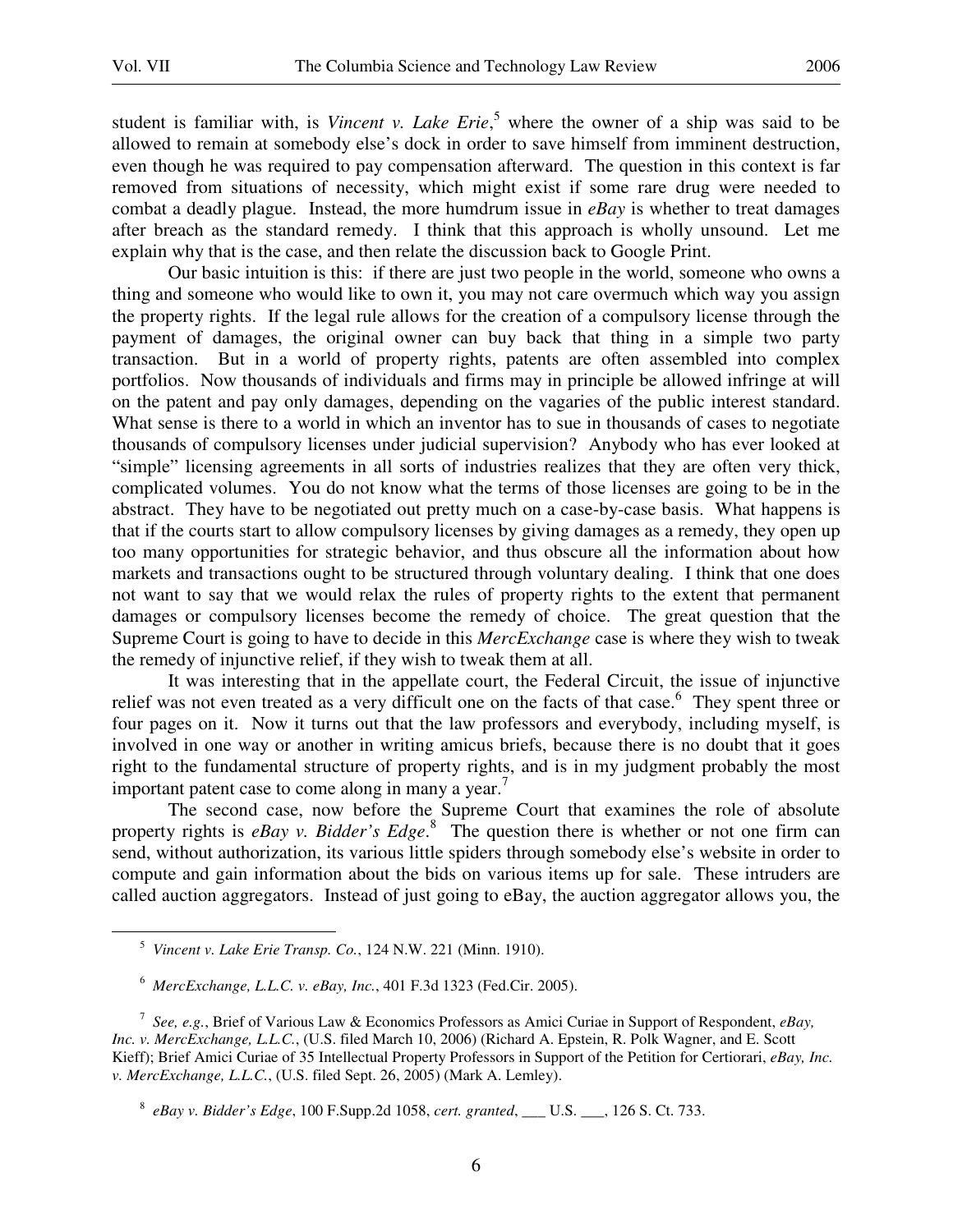customer, to compare items that are sold on multiple sites. I was quite active in that case at the appellate stage and, in the end, the strong absolute right prevailed against the claims of privilege. The explanation for that outcome was remarkably simple. eBay is quite happy to trade with other people in order to increase the potential scope of its business, so there is an active voluntary market governing access. Therefore, the law should not create a situation that allows circumvention of the market simply by paying hard-to-determine level of damages. The damages would be difficult to calculate because in these funny IP situations, neither standard measure of damages works well. The benefit conferred upon the defendant in virtue of its breach is very difficult to calculate, as is the lost income to the plaintiff from the defendant's breach. The strong property rule obviates these difficulties over valuation. In addition, it allows for the orderly inclusion of other nonprice terms that drop out of the picture in any damage suit.

The third case that falls into this particular category is *Intel v. Hamidi*,<sup>9</sup> which led to the spirited debate between Prof. Moglen and myself. There the defendant had been dismissed from Intel for cause, or so the company claimed. The ex-employee then proceeded to break in to use Intel's e-mail entry system to distribute on several occasions his own missives to 35,000 or so Intel employees and send them into various states of unhappiness and shock by spreading rumors. Intel did not pursue Hamidi for defamation, but it did pursue its novel trespass to chattels claim. The position that I have defended, and that I will defend again in one or two sentences, is simply this: if you are allowed to use the self-help remedy to keep somebody else off, then if self-help fails for various reasons, injunctive relief should always be allowed. What the California court, by a narrow 4-3 majority, decided is that there may be circumstances where self-help is perfectly legitimate, but legal assistance in the form of permanent injunctive relief is not. It is a kind of argument which I regard as simply too subtle for words. It is the kind of case in which cat-and-mouse games are going to be played. Once it is clear that the conduct is going to be a wrong, the full set of remedies ought to be available. One reason for using the injunction is to avoid figuring out, yet again, when there are violations of property rights, how serious the damage is or how we quantify it. What we want the law to do is to steer people into the path of voluntary transactions.

 The *Intel* case is extremely instructive since it involved no voluntary transaction. Nor is that a surprise. There is no amount that Mr. Hamidi could have paid Intel to persuade it to let him use its facilities in order to defame the company to its own workers. The right solution in that case is no voluntary contract. The moment you let Hamidi to use Intel's servers, the law deviates from the dominant private solution (i.e. no contract is the efficient outcome) by allowing the party with the lower value use to dominate the institution as against the party with the stronger value use.

*Cutting Back on Absolute Rights: The Overflight and Spectrum Cases.* How does the analysis of these issues come back to haunt us in sorting out the multiple layers of Google Print? Well, here again it is possible to make some fairly serious mistakes. One of the mistakes that was found in the *Intel* case was also made by Larry Lessig in a provocative but misguided blog on the subject.<sup>10</sup> He compared Google Print with property rights in the upper atmosphere. Exposing the weaknesses of this analogy shows the tension between the classical liberal position and the libertarian position on property rights.

<sup>9</sup> *Intel v. Hamidi*, 71 P.3d 296 (Cal. 2003).

<sup>&</sup>lt;sup>10</sup> Lawrence Lessig, *Free Culture*, http://libreria.sourceforge.net/library/Free\_Culture/intro.html.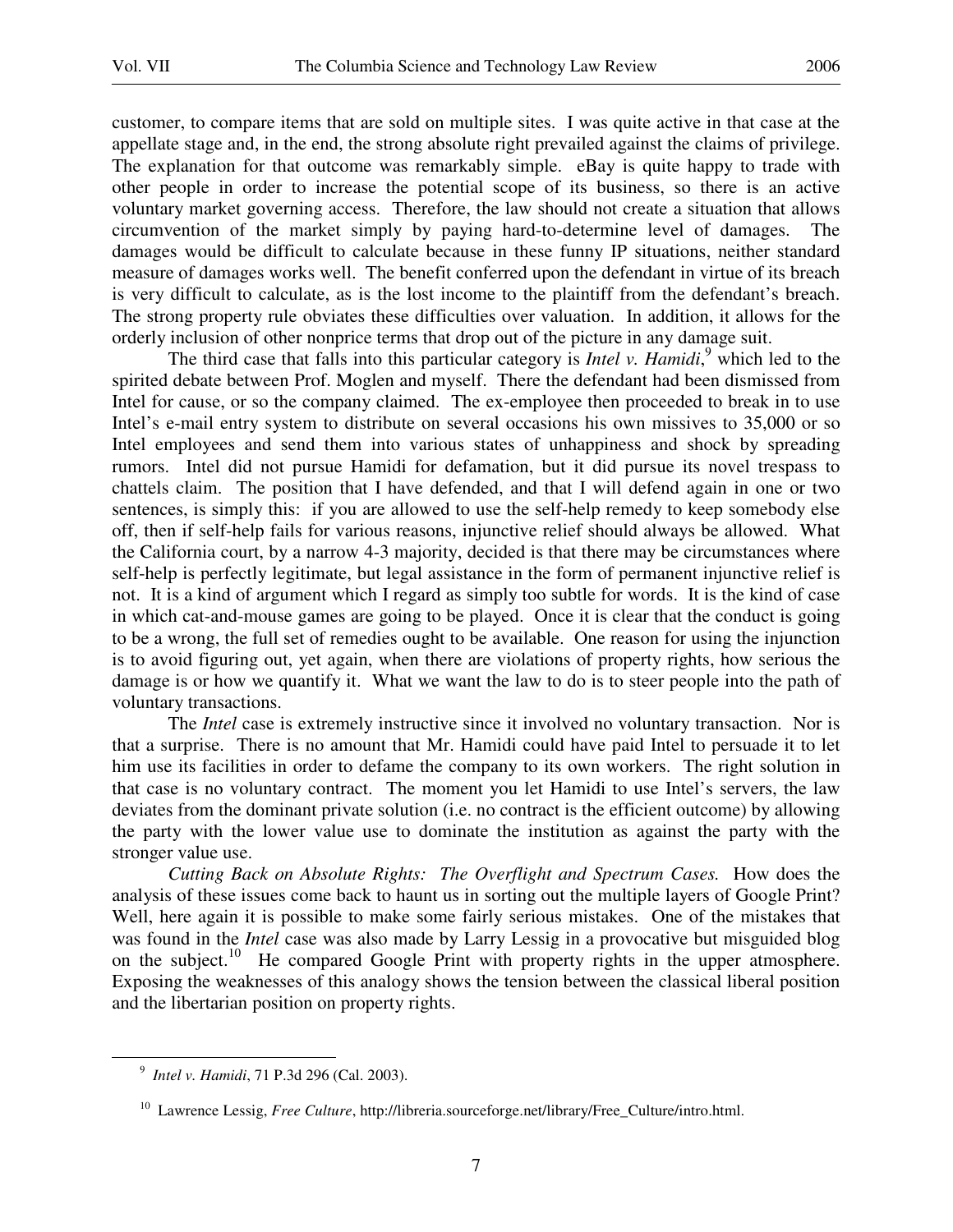$\overline{a}$ 

 As a good Roman lawyer (i.e. as a professor who regularly teaches that subject) the famous *ad coelum* rule: *cuius est solum, eius est usque ad coelum et ad inferos*, which in English reads, to whom the land belongs, to him belongs also to the sky and to the depths. This pithy rule reminds us that property in land operates in three dimensions. On one of those dimensions, if you own the surface of the world, you own it all the way up to the heavens. Now how far to go was not difficult to decide in Roman times. Go all the way up. Nobody cared if you owned Alpha Centauri this minute, because it happened to sit directly over your property. In practice, this exaggerated rule meant that you could build above the ground, and, at the same time, you could prevent other people from building overhangs over your particular property. The *ad coelum* portion of the rule helped create more efficient bundles of property rights in three dimensions, just as the *ad inferos* portion (that related to the depths), helped create a more efficient environment for sorting out mineral rights. To see why, suppose the dominant rule held that ownership of the surface gave the owner exclusive air rights only up to three feet. Now all construction of four foot high buildings comes to a halt. Perhaps you would want to have a limit of one-thousand or two-thousand feet, but at least in those days there was no reason to have any upper limit at all. There was no one else who could enter.

 Along comes the airplane, and it can fly overhead, high or low. To apply the truncated system of property rights in land that I just mentioned means that the *ad coelum* system of property rights creates an absolute right to exclude all persons from the upper airspace. Marry that conclusion with the automatic injunction rule and you have a perfect recipe for technological paralysis which works to no one's long term benefit. No one for starters will be able to fly from San Francisco to New York, even on the most jagged path, if they must get the consent of every land owner whose property lies under the plane's intended path. You realize quite quickly that this "system" is so inefficient that nobody in his right mind could ever think that it represents an ideal response to the air transportation problem. So at that point the determined realist just says: I am just going to open up the upper airspace, full stop. But the answer is not so simple. Somebody will say: look, there are vested rights under these circumstances. How ought they be terminated and why? If you are working within the classical liberal framework, the proper response is that the state could terminate these property rights, but only if it supplies some compensation for the property rights that have been lost. That is the first part of the argument. And it seems to me that it is unexceptional. There is a reason for doing it – open public access to the higher space meets the public use test even before the  $Kelo<sup>11</sup>$  case.

 But what is the compensation? Here is where one has to think a little bit out of the conventional box. The original cases on takings typically dealt with situations where a piece of land was taken and cash was provided in exchange. But there is nothing about the basic constitutional formula which says the compensation can only be provided in cash. It is perfectly appropriate to think of a compensation mechanism in which you give people in-kind rights which are of equal or greater value to the property rights, here in the upper airspace, that they have been forced to surrender. Now by requiring every landowner to surrender the rights to exclude others from his property, the state is giving every landowner the right to fly over everyone else's property under the same terms and conditions.

 We then have to check this swap against the eminent domain standards for just compensation. The first test asks whether or not we think in the gross that the gains are larger than the losses that have been suffered. If the outcome of the forced switch is a positive sum gain, then we ought to allow it. We could do a detailed empirical analysis to figure out whether

<sup>&</sup>lt;sup>11</sup> Kelo v. City of New London, Conn., \_\_\_ U.S. \_\_\_, 126 S.Ct. 24 (2005).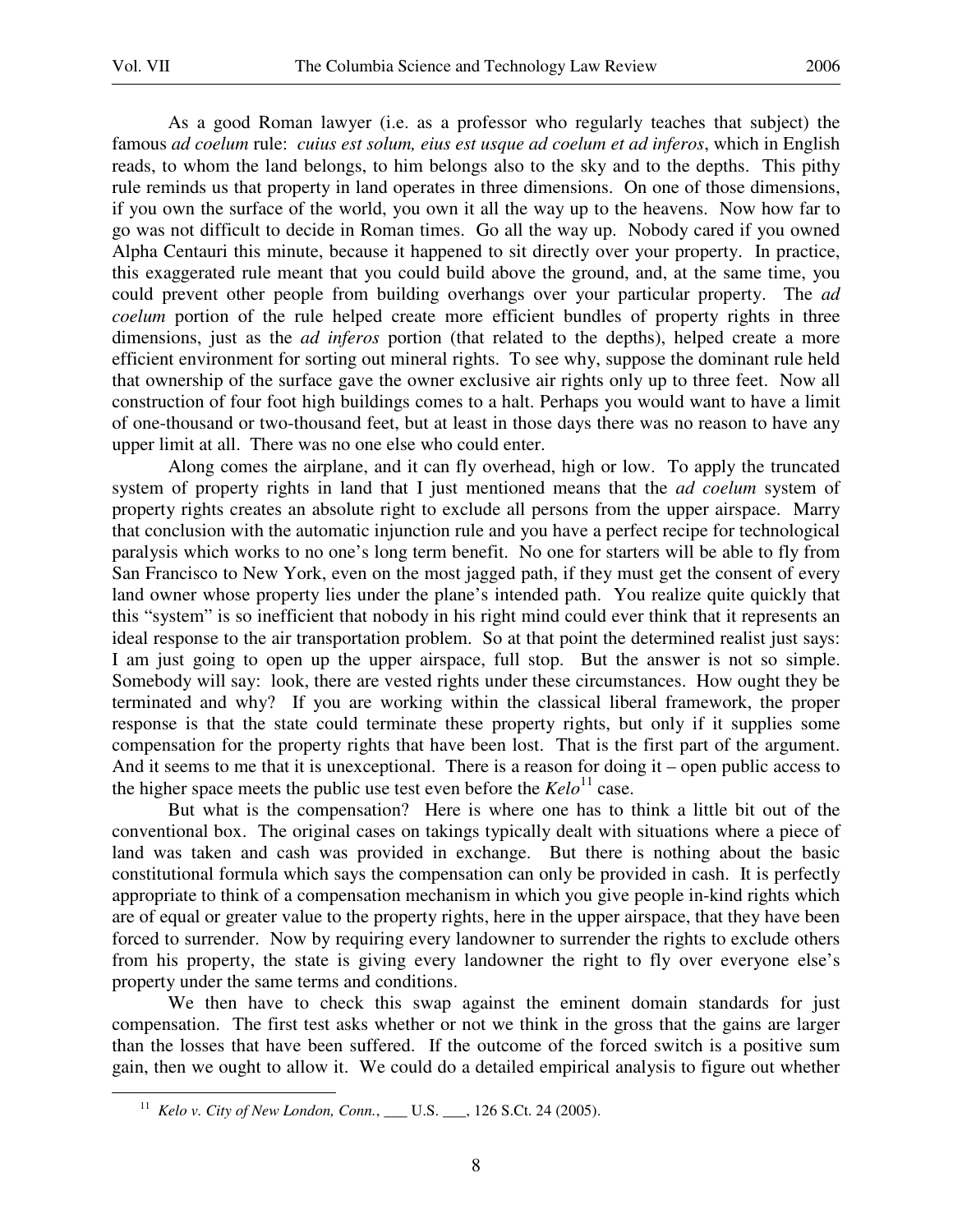or not airline transportation is or is not a net boon to the economy. If you come out with the answer no, I will publish your work as a learned disquisition on the power of economic analysis, but I will not believe a word of it. So breaking the logjam has real positive effects.

 The second inquiry that we have is whether somebody is done in by virtue of this exchange, that is, comes out on the short end of the deal. It turns out, here, we can identify two kinds of cases at the extremes with intermediate cases all along the line. The first type of case involves a plane that is flying up at 20,000 feet, which folks can peer at from a distance. We would say its overflight causes no direct damage down below. You can fly your plane over somebody's land at 20,000 feet; they can fly over your land at the same altitude. But the moment those planes come close to the ground, the direct overflight, for sure, creates a genuine overflight and/or nuisance risk, and in some cases could crash into buildings. The correct response, which the law has taken 90 percent of the time is that whenever landowners who are being hurt are subject to a disproportionate burden compared to everybody else then we will give them some explicit cash compensation. For low overflights, if there is damage, we will compensate. For high overflights we will not. That means in effect that the state uses implicit in-kind compensation for the high-flyers and cash for the low-flyers.

 The point of this digression is to dispute the claim that Google Print is in reality like the overflight case, or worse, that it is really like the situation where spectrum is transmitted over private property between a broadcast tower and a home receiver. If absolute property rights are ill-adapted for these cases, then why are they not inappropriate for Google Print, given that Google is also in the same transmission business? This analogy is flawed, and for this reason. The overflight cases are *never* just about the choice of remedy. Damages are blocked along with injunctions. Now the property right *flips over* to avoid the holdout question. No one would ever think of using the same kind of opt-out that Google built into its proposal. We will not allow Farmer Jones out in Kansas to say: normally I am in this overflight game, but I am going to opt out, and if you want to fly over my land you have to pay whatever entry fee I stipulate. You do not allow that option with the broadcast spectrum either. These cases involve a complete inversion of property rights because the blocking risk is too great for anyone to have it. Now that the rights do flip over, the operators of the air space can enjoin interference from other planes or other broadcasters. The old absolute rights position applies but only to the reconfigured rights. We force uniform compliance to our new regimes.

*Back to Google Print And Fair Use.* Returning to Google Print, for Google to have a working library, does it have to include every book in the universe for its project to have some value? The answer to that question is clearly no. It can offer something valuable even if it has a limited collection. To justify the suspension of the property rights of copyright owners, it is necessary to find some other justification that goes beyond an appeal to the simple fact that major advances in information technology increase for reasons outside the actions of its owners the value of certain types of literary works. The additional condition that you need to have is a network industry, where the failure of cooperation by one could destroy the value for all, as with overflights and broadcasting. Google Print does not satisfy this condition.

 We can now direct the fair use arguments in the Google Print dispute more directly. Recall that if you have strong consent in fact, fair use is off the table because we return to a market setting. When consent fails, or is resisted, why then should some people be allowed to use copyrighted material for their own benefit, without having to pay the owner? I would approach that question this way. First, ask whether a copyright holder could get voluntary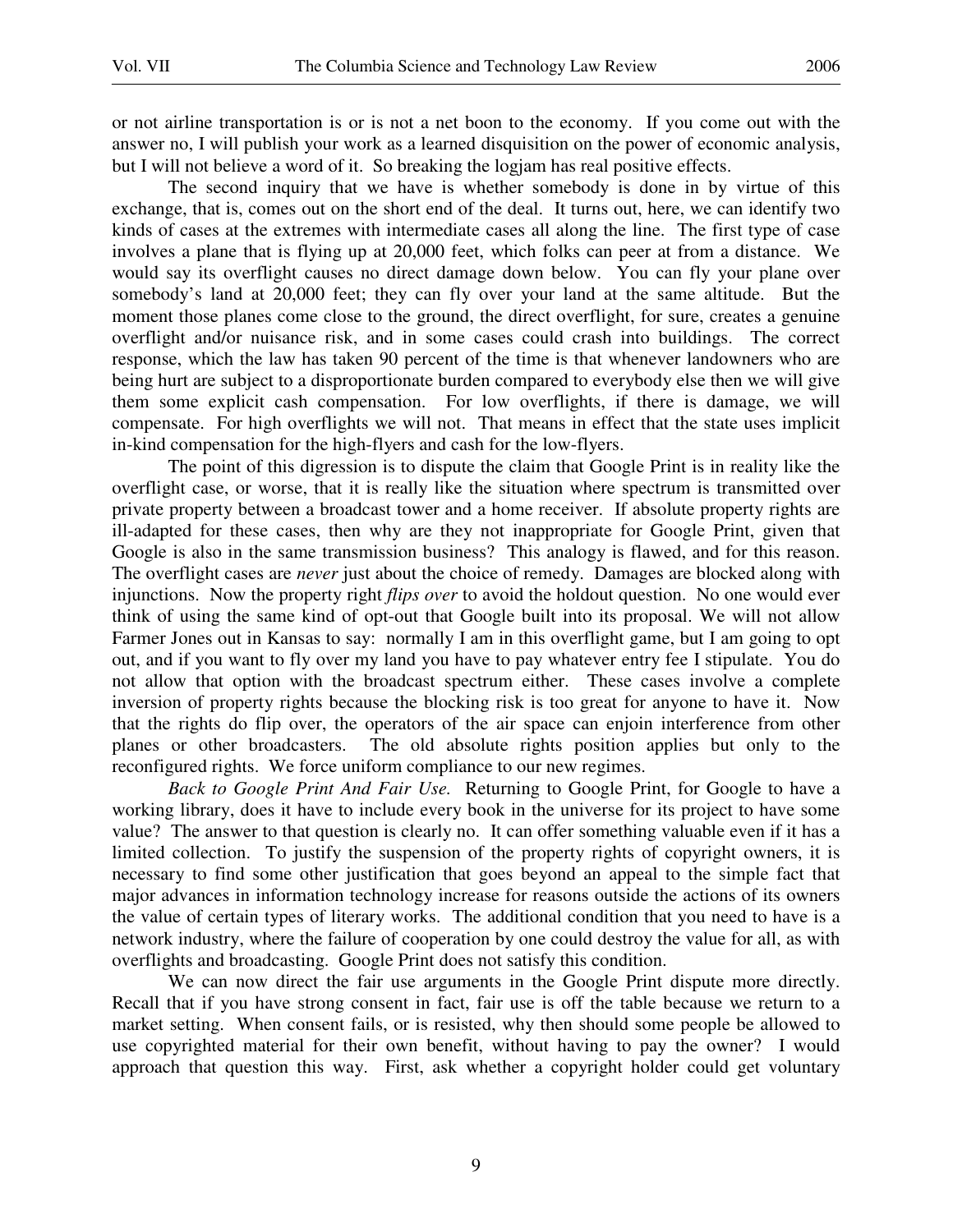consent under these circumstances. Sometimes he can. Second, ask whether the insistence on consent by copyright holders will lead to a sound social solution.

 For example, suppose what happens when Margaret Mitchell writes *Gone with the Wind* in a world that has no doctrine of fair use. For starters, it means that the only people whom the author designates will be allowed to mention the book by name, since the title is copyrighted. Many of these self-selected critics are likely, quite naturally, to agree heartily with the author. I think we would all conclude that this outcome marks a desperately stupid social equilibrium, because it precludes any intelligent criticism by independent people. Ironically, the best of authors will be hurt by this harsh edict, because if they in fact control the agenda, their preapproved critics will never have credibility. A smart copyright owner might therefore allow all critics some blanket right of limited use for criticism. The doctrine of fair use reaches that same result more generally by removing the copyright holder's right to blockade. It is therefore no accident that the doctrine of fair use began with reportage and criticism. The comments are not persuasive unless some bits of the work can be marshaled to persuade the reader of the soundness of the critic's view, without letting him quote so much of the work as to go in competition with the original author. The basic rule is not unlike one which allows critics to use a trade name to criticize goods even though its owner if the only one who can use the name for to sell goods. In both cases, the owner's consent disrupts the orderly flow of information.

 Where else might it make sense, outside the context of a network industry, to relax the usual rules demanding the consent of the owner? There is at most only a little help from the statutory definition of fair use.<sup>12</sup> That provision starts by giving its general blessing to criticism, comment, news reporting, teaching and scholarship. It then provides a list of factors that is supposed to determine whether the defense of fair use should be allowed "in any particular case." Unfortunately, this list was not drafted with an eye to the current controversy, so that it does not supply us with any definitive answer to the question. The first factor asks about the purpose and character of the use to which the work is directed. Thus, a charitable or a non-profit organization will get a little bit more leeway than a for-profit operation. The charming question here is which side of the line are Google and its library partners on? The service is offered for free, yet the advertisement revenue drives the business. Do we even care which side of the line this case is on?

 Factor two says look at the nature of the work. Fine, but what are we going to see? Not very much. Factor three asks what fraction of the work is going to be reproduced. Of course that is extremely difficult to determine. The limit on the number of snippets per work suggests only a tiny fraction. But the basic contract requires Google to reproduce the entire work for setting up its own internal platform. It is not clear which offers the proper frame of reference.

Factor four asks about the impact of the publication on the profitability of the author's work. Sorting that out creates the problem with choosing the right baseline. For some publications, it is clear that the works are dead in the current environment. Google will help bring them back to life. For these works, the transaction has a net positive benefit. In addition, we can be confident that the transaction costs needed to sort out the rights for these low-value works exceed the gains from the transaction itself. So to insist on consent is to shut some fraction of the market down. The basic attitude is to be somewhat sympathetic to the fair use defense because it enriches the copyright holders just as it enriches Google. But for other works the transaction costs of negotiation are low relative to value, and here the voluntary market would normally allow copyright holders to share some fraction of this new revenue stream by

<sup>&</sup>lt;sup>12</sup> 17 U.S.C. § 107.